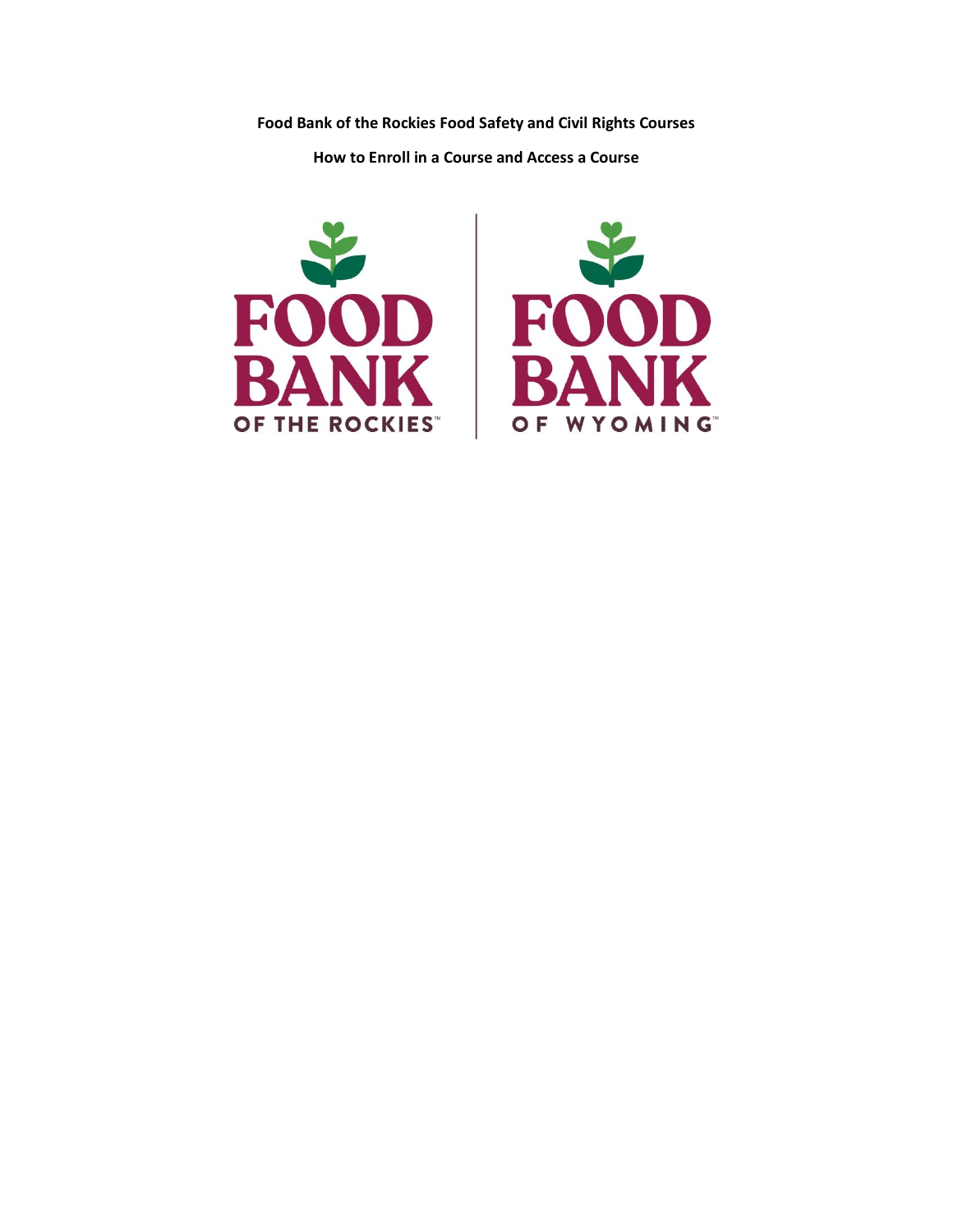- 1. Disable your pop-up blocker so you are able to access the course.
- 2. Visit [foodbankrockies.org,](https://www.foodbankrockies.org/) click on **Partner Portal**. Food Bank of Wyoming partners will visit [wyomingfoodbank.org](https://wyomingfoodbank.org/)





3. Enter your username and password to log into NeoGov. **If you do not have a username and password to Learn, please reach out to the Partner Support team, at [PartnerSupport@foodbankrockies.org](mailto:PartnerSupport@foodbankrockies.org)**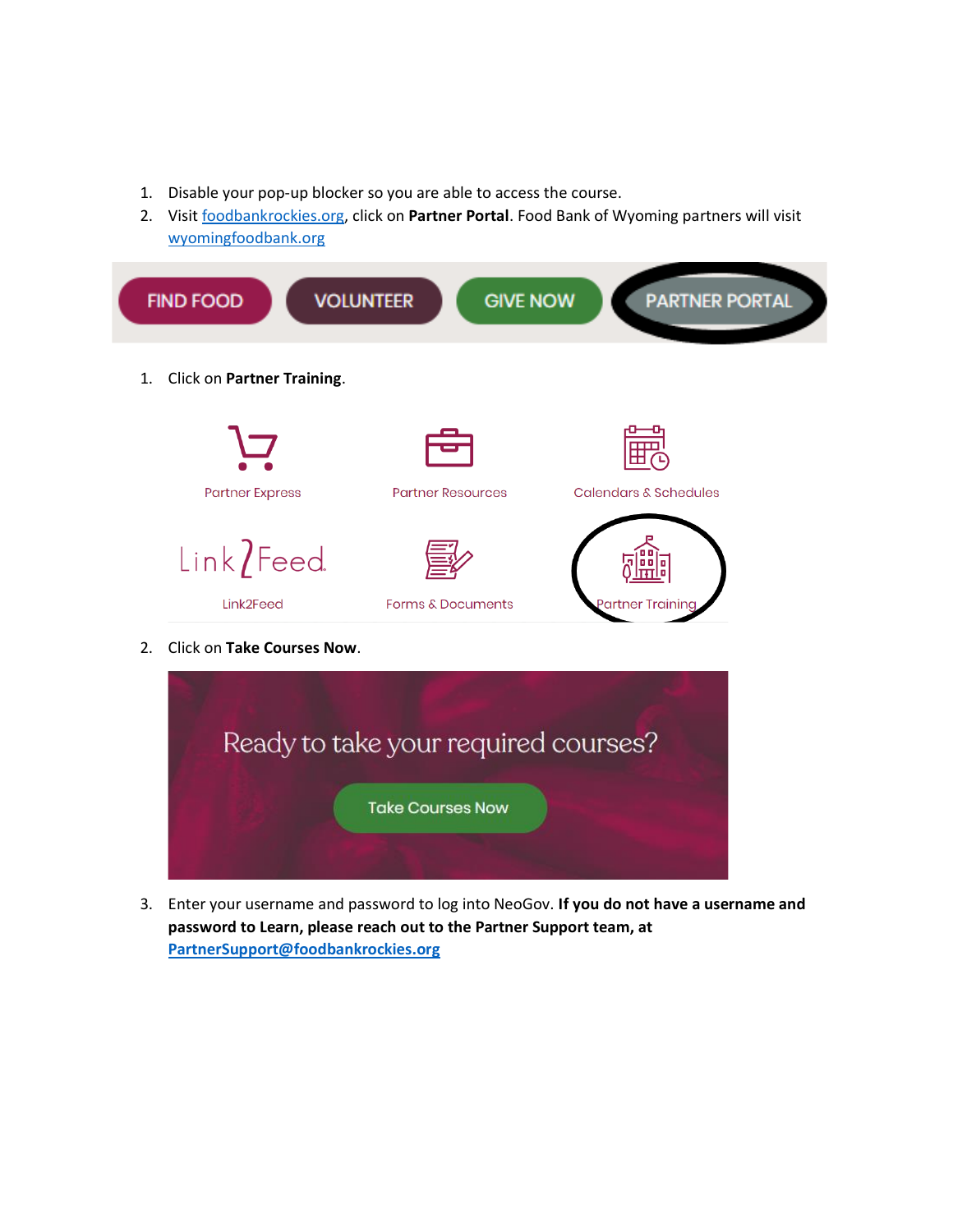| <b>NEOGO'</b>              |
|----------------------------|
| Username                   |
| nleary@foodbankrockles.org |
| Password                   |

All fields are required

| Log In                            |
|-----------------------------------|
| Forgot your username or password? |

**4.** To access your courses, select **My Courses.** You will be able to access all the courses you have been enrolled in. **If you are not seeing the courses, you will need to self-enroll. Please follow steps 6-8 to self-enroll into a course. If you are already enrolled in the courses, please skip to step 9.** 



5. To Self-Enroll click on **Course Catalog**.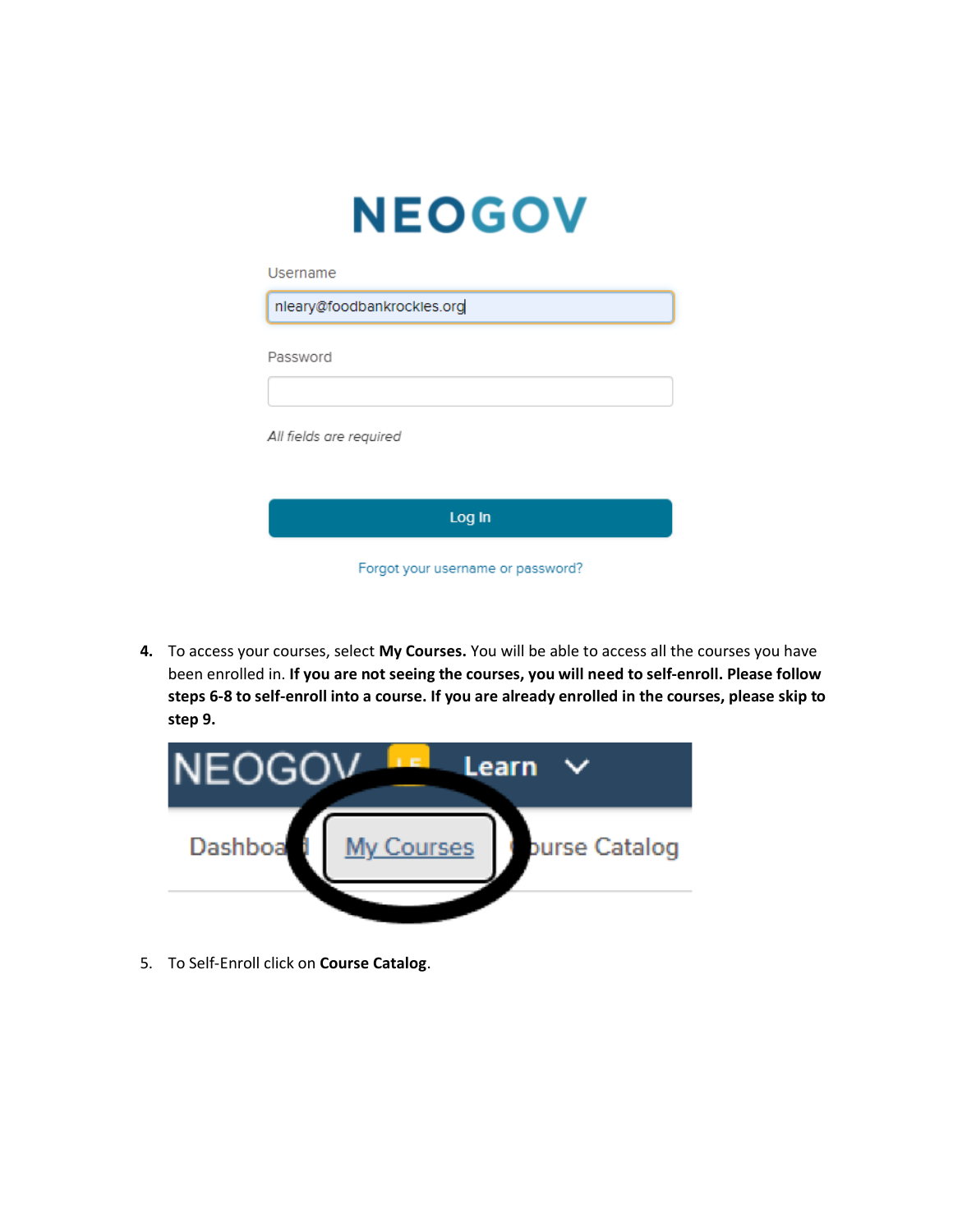

6. Scroll down to the list of courses and click **Enroll** on the course that you need to take. Hunger Relief Partners are required to take the "Food Safety Training" and "The Great Divide: Civil Rights Training."

| $\circ$                                                                                       |                                                                                                                          |                                                                                                                                                                    |
|-----------------------------------------------------------------------------------------------|--------------------------------------------------------------------------------------------------------------------------|--------------------------------------------------------------------------------------------------------------------------------------------------------------------|
| <b>FOOD SAFETY</b><br><b>Food Safety Training</b><br>00H 30M<br>( L)<br>PRE-BUILT ONLINE<br>⊕ | <b>FOOD SAFETY</b><br><b>Food Safety Training</b><br>for Warehouse & Distr<br>00H 35M<br>$\Box$<br>PRE-BUILT ONLINE<br>⊕ | <b>DIVERSITY</b><br>The Great Divide: Civil<br><b>Rights Training</b><br>00H 45M<br>$\left( \begin{array}{c} \square \end{array} \right)$<br>PRE-BUILT ONLINE<br>⊕ |
| Enroll                                                                                        | In Progress                                                                                                              | Not Started                                                                                                                                                        |

7. A pop-up window will appear asking you "Are you sure you want to enroll in this course?" Click **Enroll in Course**. You will have 30 days to complete the course.



8. To access your course, click on the **My Courses** tab. You will see the courses you are enrolled in and can select **Start**.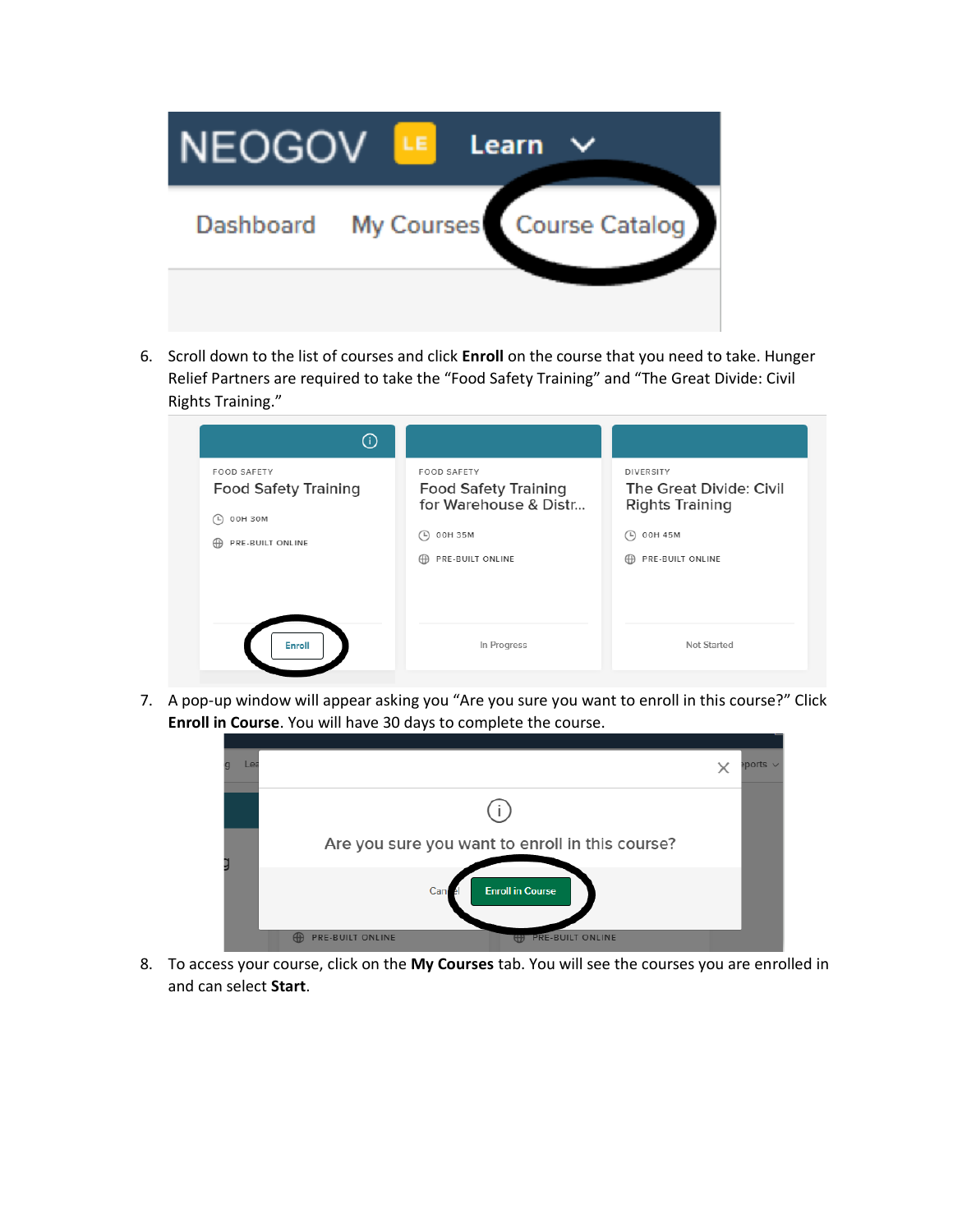

9. This will take you to a popup window. Click on "launch course."



We attempted to launch your course in a new window, but a popup blocker is preventing it from opening. Please disable popup blockers for this site.



- 10. Follow the instructions and prompts to navigate and complete the course.
- 11. You are able to stop the course at any time and resume the course. If you have stopped the course before completing it, you can start it back by selecting the **My Courses** tab clicking **Resume**.